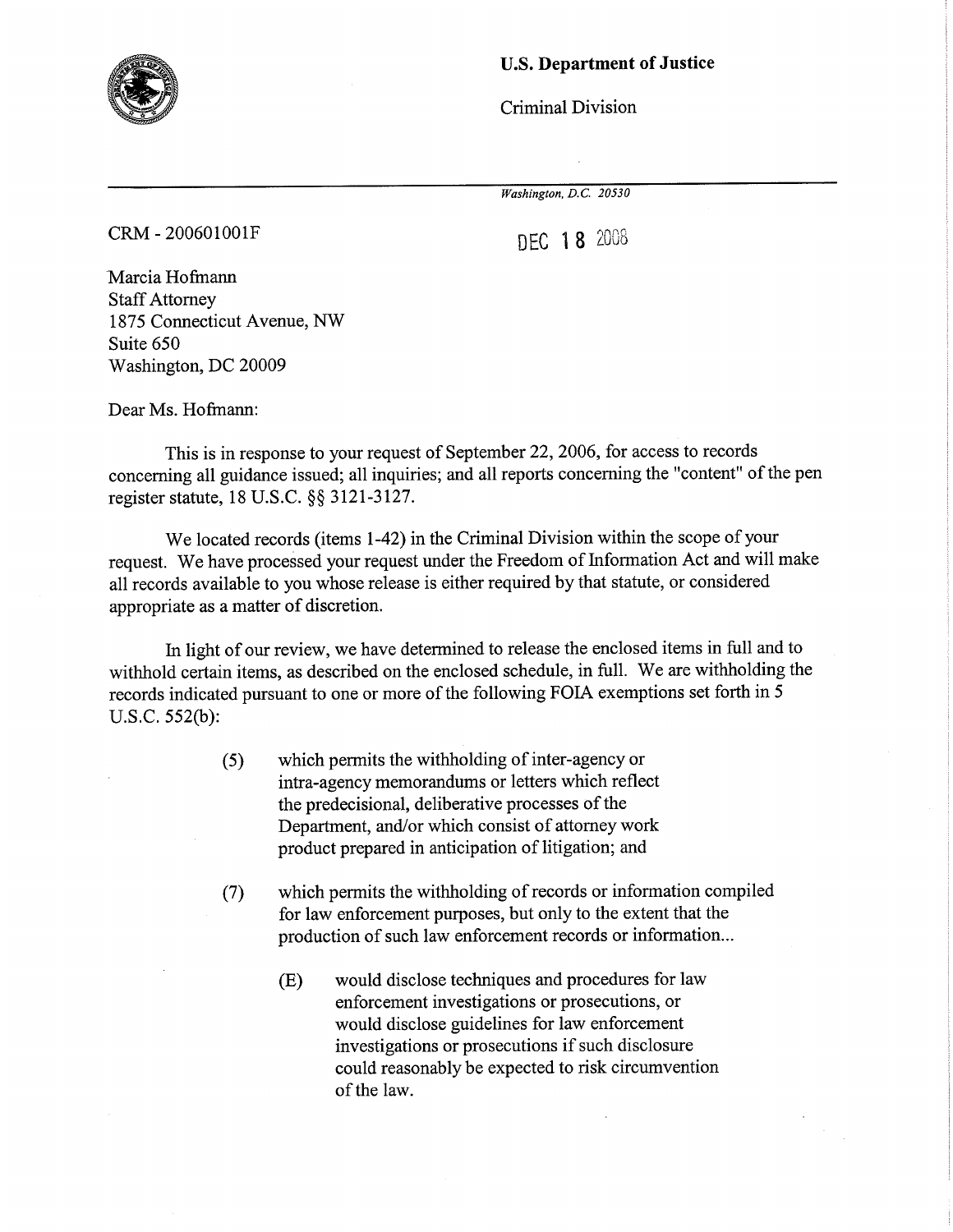We found records originated by Office of Legislative Affairs. Pursuant to Department practice, we have referred these records to the originating offices for their review and direct response to you.

Also, we found records originated by the Office (or Offices) of an United States Attorney. Pursuant to Department practice, we have referred these records to the Executive Office for United States Attomeys (which processes such records) for its review and direct response to you.

You have a right to an administrative appeal of this partial denial of your request. Your appeal should be addressed to: The Office of Information and Privacy, United States Department of Justice, 1425 New York Ave., NW, Suite 11050, Washinglon, DC 20530-0001. Both the envelope and the letter should be clearly marked with the legend "FOIA Appeal." Department regulations provide that such appeals must be received by the Office of Information and Privacy within sixty days of the date of this letter. 28 C.F.R. 16.9. If you exercise this right and your appeal is denied, you also have the right to seek judicial review of this action in the federal judicial district (1) in which you reside, (2) in which you have your principal place of business, (3) in which the records denied are located, or (4) for the District of Columbia. If you elect to file an appeal, please include, in your letter to the Office of Information and Privacy, the Criminal Division file number that appears above your name in this letter.

Sincerely,

Rear y. Kin

Rena Y. Kim, Chiel Freedom of Information/Privacy Act Unit Office of Enforcement Operations Criminal Division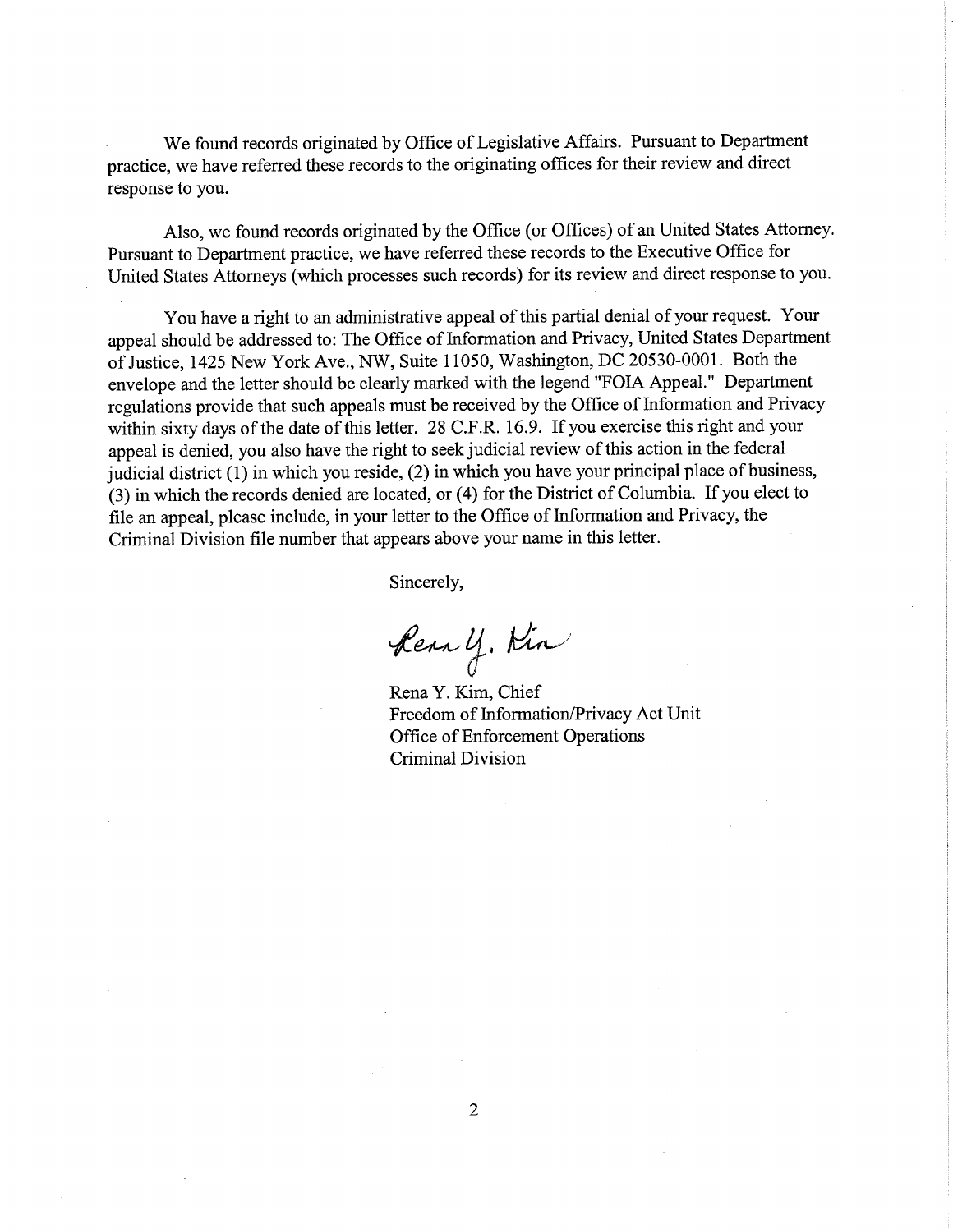# Schedule of Records Withheld in Full (Refer to Body of Letter for Full Description of Exemptions)

- 5. Draft document; 75 pages. Withheld pursuant to 5 U.S.C. 552(b)(5) and (7)(E).
- 6. Draft document, 140 pages. Withheld pursuant to 5 U.S.C.  $552(b)(5)$  and  $(7)(E)$ .
- 7. Draft Sealed Application with attachments, 45 pages. Withheld pursuant to 5 U.S.C.  $552(b)(5)$ .
- 8. Draft responses to Leahy 11/1 questions, 4 pages. Withheld pursuant to 5 U.S.C.  $552(b)(5)$ .
- 9. Documents depicting slides of presentation, 120 pages. Withheld pursuant to 5 U.S.C.  $552(b)(5)$ .
- 10. Draft Memorandum, 2/20/02, Martha Stansell-Gamm (Criminal Division) to Michael Chertoff (Assistant Attorney General); 80 pages. Withheld pursuant to 5 U.S.C.  $552(b)(5)$ .
- <sup>1</sup>l. Memorandum, Michael Chertoff (Assistant Attorney General) to Deputy Attorney General, 7 pages. Withheld pursuant to  $5 \text{ U.S.C. } 552(b)(5)$ .
- 12. Memorandum, Martha Stansell-Gamm (Criminal Division) to Michael Chertoff (Assistant Attorney General); 5 pages. Withheld pursuant to 5 U.S.C.  $552(b)(5)$ .
- 13. Memorandum prepared by Richard W. Downing, 11/8/01; 2 pages. . Withheld pursuant to 5 U.S.C.  $552(b)(5)$ .
- 14. Field Guidance on New Authorities That Relate to Computer Crime and Electronic Evidence Enacted in the USA Patriot Act of 2001, 14 pages. . Withheld pursuant to 5 U.S.C.  $552(b)(5)$  and  $(7)(E)$ .
- 15. Preliminary Analysts of the Computer Crime and Electronic Evidence Provisions of USA Patriot Act of 2001, 32 pages. Withheld pursuant to 5 U.S.C. 552(b)(5) and (7)(E).
- 16. Analysis of Sections of the USA Patriot Act of 2001 that relate to Computer Crime and Electronic Evidence, October, 2001, Richard Downing (Criminal Division); 84 pages. Withheld pursuant to 5 U.S.C.  $552(b)(5)$  and  $(7)(E)$ .
- 17. Analysis of Sections of the Anti-Terrorism Act of 2001 that relate to Computer Crime and Electronic Evidence, October, 2001, Richard Downing; 68 pages. Withheld pursuant to 5 U.S.C.  $552(b)(5)$  and  $(7)(E)$ .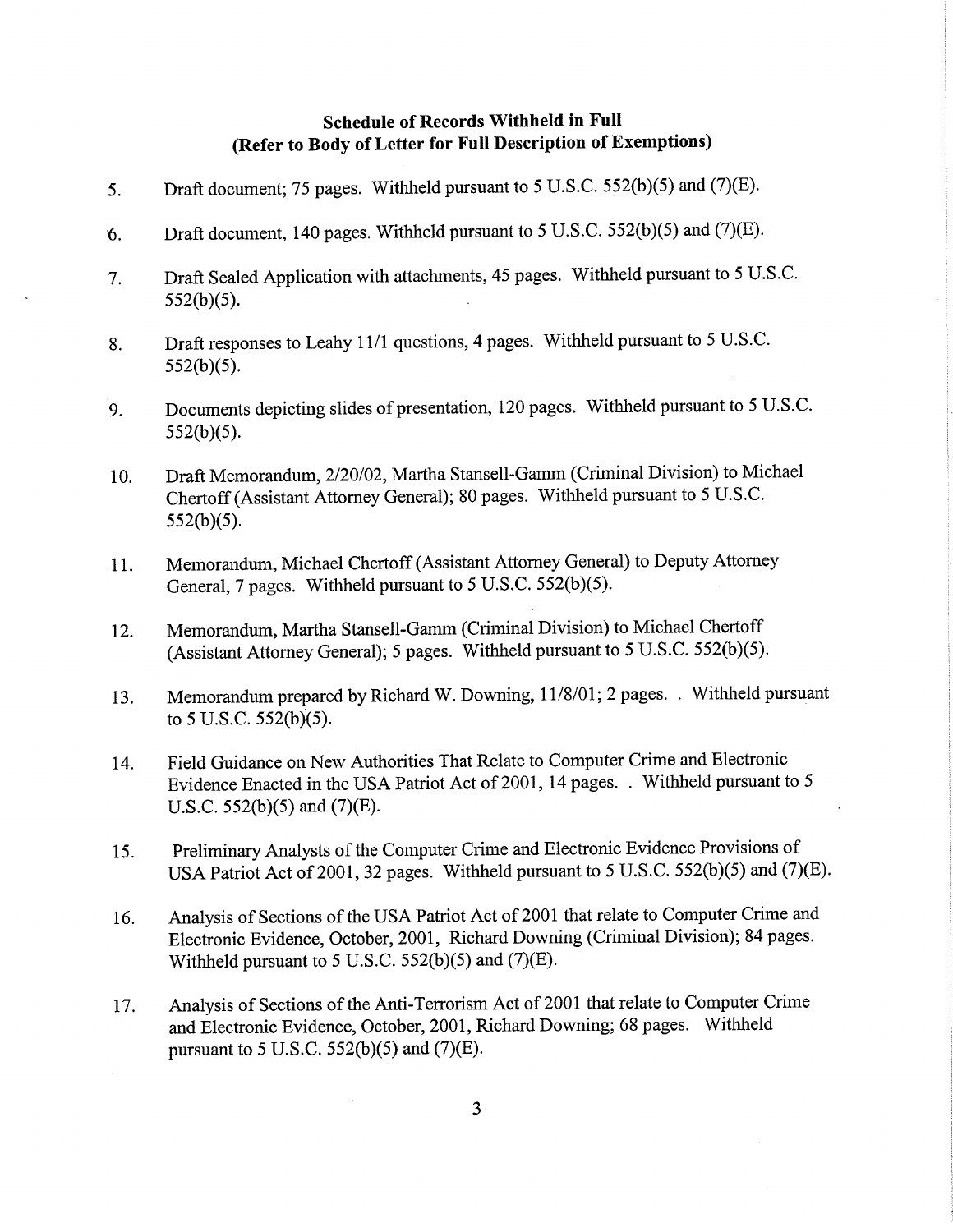- 18. Field Guidance on New Authorities Enacted in the 2001 Anti-Terrorism Legislation,32 pages. Withheld pursuant to  $5$  U.S.C.  $552(b)(5)$  and  $(7)(E)$ .
- 19. Field Guidance on New Authorities (Redacted) Enacted in the 2001 Anti-Terrorism Legislation, 30 pages. Withheld pursuant to 5 U.S.C. 552(b)(5) and (7)(E).
- 20. Memorandum with attachments, Martha Stansell-Gamm (Criminal Division) to Michael Chertoff (Assistant Attorney General), 8 pages. Withheld pursuant to 5 U.S.C. (b)(5).
- 21. Memorandum, Michael Chertoff (Assistant Attomey General) to Deputy Attorney General;  $9$  pages. Withheld pursuant to  $5$  U.S.C.  $552(b)(5)$ .
- 22. Draft Memorandum, Larry D. Thompson (Deputy Attorney General), 5 pages. Withheld pursuant to  $5$  U.S.C.  $552(b)(5)$ .
- 23. Draft Memorandum, 5/14/02, Larry D. Thompson (Deputy Attorney General), 6 pages. Withheld pursuant to  $5$  U.S.C.  $552(b)(5)$ .
- 24. Draft, Field Guidance for the use of the Computer Tresoasser Exception to the Wiretap Statute, 18 U.S.C. Section 2511(2)(i);13 pages. Withheld pursuant to 5 U.S.C. 552(b)(5) and  $(7)(E)$ .
- 25. Draft Memorandum, 9/23/02, Martha Stansell-Gamm (Criminal Division) to Dan Collins, (Associate Deputy Attorney General); 14 pages. Withheld pursuant to 5 U.S.C.  $552(b)(5)$ .
- 26. Memorandum with attachments, Martha Stansell-Gamm (Criminal Division) to Michael Chertoff (Assistant Attorney General); 7 pages. Withheld pursuant to 5 U.S.C. 552(b)(5).
- 27. Draft Memorandum, Michael Chertoff (Assistant Attorney General) to Deputy Attorney General, 12 pages. Withheld pursuant to  $5$  U.S.C.  $552(b)(5)$ .
- 28. Email with attachments, 7/18/02, Julie Samuels (Criminal Division) to Richard Downing (Criminal Division); 13 pages. Withheld pursuant to 5 U.S.C.  $552(b)(5)$ .
- 29. Draft Memorandum, Martha Stansell-Gamm (Criminal Division) to Michael Chertoff (Assistant Attorney General); 52 pages. Withheld pursuant to 5 U.S.C. 552(b)(5).
- 30. Comments on URL memo, 2 pages. Withheld pursuant to 5 U.S.C. 552(b)(5).
- 31. Draft documents, 2/3/02, Richard W. Downing; 25 pages. Withheld pursuant to 5 U.S.C.  $552(b)(5)$ .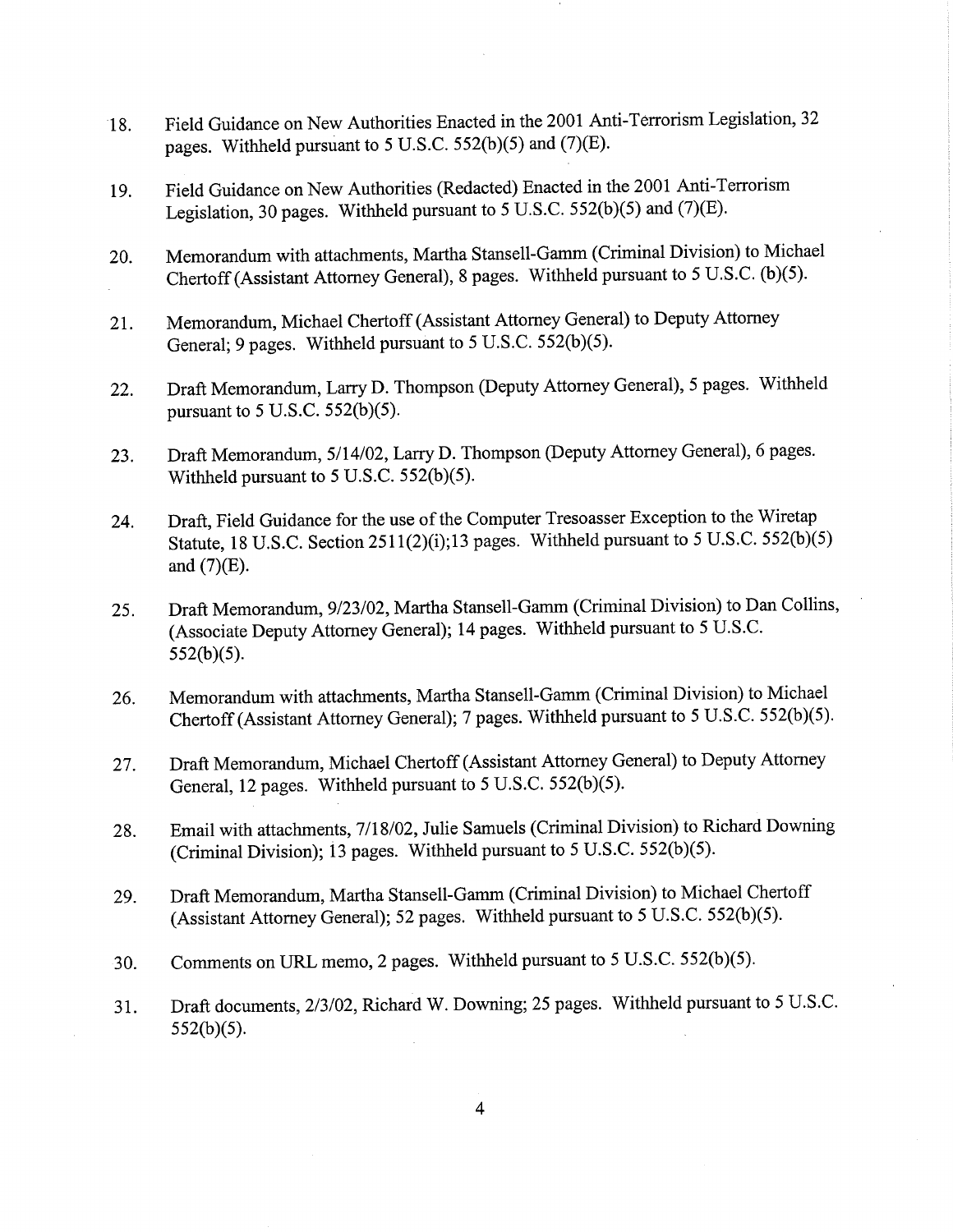- 32. Draft Memorandums, Martha Stansell-Gamm (Criminal Division) to Michael Chertoff (Assistant Attorney General); 54 pages. Withheld pursuant to 5 U.S.C.  $552(b)(5)$ .
- 33. Memorandum,3l8l02, Andrew G. Oosterbaan (Criminal Division) to Julie Samuels (Criminal Division); 2 pages. Withheld pursuant to 5 U.S.C.  $552(b)(5)$ .
- 34. Draft Memorandums, Martha Stansell-Gamm (Criminal Division) to Michael Chertoff (Assistant Attorney General); 78 pages. Withheld pursuant to 5 U.S.C.  $552(b)(5)$ .
- 35. Draft Memorandum, Michael Chertoff (Criminal Division); 8 pages. Withheld pursuant to 5 U.S.C.  $552(b)(5)$ .
- 36. Memorandum, Michael Chertoff (Criminal Division) to Deputy Attorney General; <sup>9</sup> pages. Withheld pursuant to  $5$  U.S.C.  $552(b)(5)$ .
- 37. Memorandum with attachments, Martha Stansell-Gamm (Criminal Division) to Michael Chertoff (Assistant Attorney General); 3 pages. Withheld pursuant to 5 U.S.C.  $552(b)(5)$ .
- 38. Memorandum, Michael Chertoff (Assistant Attorney General) to Deputy Attorney General; 7 pages. Withheld pursuant to  $5$  U.S.C.  $552(b)(5)$ .
- 39. Draft Memorandums,  $9/02$ ; 33 pages. Withheld pursuant to 5 U.S.C. 552(b)(5).
- 40. Memorandum with attachments, Martha Stansell-Gamm (Criminal Division) to Michael Chertoff (Assistant Attorney General); 10 pages. Withheld pursuant to 5 U.S.C.  $552(b)(5)$ .
- 41. Emails; 73 pages. Withheld pursuant to  $5$  U.S.C.  $552(b)(5)$ .
- 42. Handwritten Note, 4 pages. Withheld pursuant to 5 U.S.C.  $552(b)(5)$ .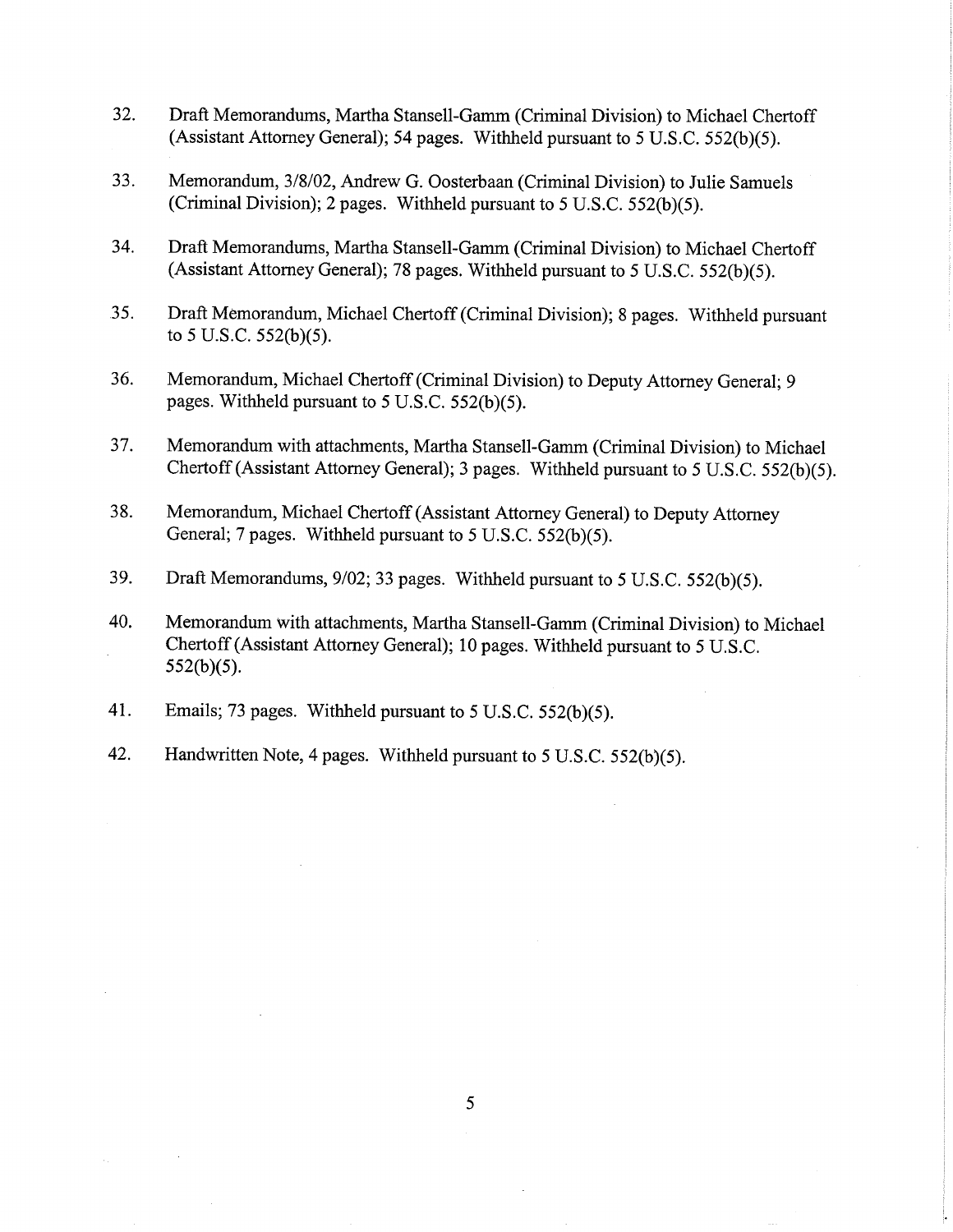#### 227 F.3d 450

20 Communications Reg. (P&F) 1285 (Cite as: 227 F.3d 450, 343 U.S.App.D.C.278) Ì,

> United States Court of Appeals, District of Columbia Circuit.

## UNITED STATES TELECOM ASSOCIATION, et al., Petitioners,

v.

### FEDERAL COMMUNICATIONS COMMISSION and United States of America, Respondents. AirTouch Communications, Inc., et al., Intervenors

Nos. 99-1442, 99-1466, 99-1475 & 99-1523.

Argued MaY 17, 2000. Decided Aug. 15, 2000.

Telecommunications carriers and privacy rights organizations filed petitions for review challenging portions of Federal Communications Commission (FCC) order, 14 F.C.C.R. 16794, requiring carriers to implement technology enabling interception of information relating to wireless telephone calls under Communications Assistance for Law Enforcement Act (CALEA). Petitions were consolidated, and the Court of Appeals, Tatel, Circuit Judge, held that: (l) FCC failed to engage in reasoned decision-making in requiring dialed digit extraction, parfy hold/join/drop information, subject-initiated dialing and signaling information, and in-band and out-of-band sigaaling information; (2) technology that would make available locations of antenna towers used to connect at beginning and end of wireless telephone calls could be required as "call-identifying information;" and (3) FCC could require technology enabling interception of digital packet mode data.

Petitions granted in part and denied in part.

#### West Headnotes

[1] Statutes  $\mathbb{C}$ =219(2) 361k219(2)

[1] Statutes  $\mathbb{Q}$ =219(4) 361k219(4)

To resolve a challenge to an agency's interpretation of a statute it is charged with administering, the court first determines whether Congress has directly spoken to the precise question at issue, and, if it has, that is the end of the matter, since the court, as well as the agency, must give effect to the unambiguously expressed intent of Congress; however, if the court finds the statute

silent or ambiguous with respect to the precise question at issue, the court determines whether the agency's answer is based on a permissible construction of the statute, affording substantial deference to the agency's interpretation of statutory language.

#### [2] Telecommunications @:=461. 1 <sup>5</sup> 372k461.15

For purposes of Chevron analysis of Federal Communications Commission's (FCC) interpretation, Communications Assistance for Law Enforcement Act's (CALEA) definition of "call-identifying information," which included dialihg or sigaaling information that identified origin, direction, destination, or termination of communication, was ambiguous as to whether it was limited to telephone numbers alone. Communications Assistance for Law Enforcement Act, \$ 102(2), 47 U.S.C.A. \$ 1001(2).

 $[3]$  Statutes  $\mathbb{C} \rightarrow 195$ 36lkl95

Where Congress includes particular language in one section of a statute, but omits it in another section of the same Act, it is generally presumed that Congress acts intentionally and purposely in the disparate inclusion or exclusion.

[a] Administrative Law and Procedurs @-597 15Ak507

[4] Administrative Law and Procedure @=763 l5Ak763

An agency must cogently explain why it has exercised its discretion in a given manner, and that explanation must be suffrcient to enable the Court of Appeals to conclude that the agency's action was the product of reasoned decisionmaking.

[5] Telecommunications  $\mathcal{L}$  461.5 372k461.5

Federal Communications Commission (FCC) failed to engage in reasoned decisionmaking in requiring, under Communications Assistance for Law Enforcement Act (CALEA), telecommunications carriers to implement technology enabling post-cut-through dialed digit extraction, interception of party hold/join/drop information, interception of subject-initiated dialing and signaling information, including sigaals generated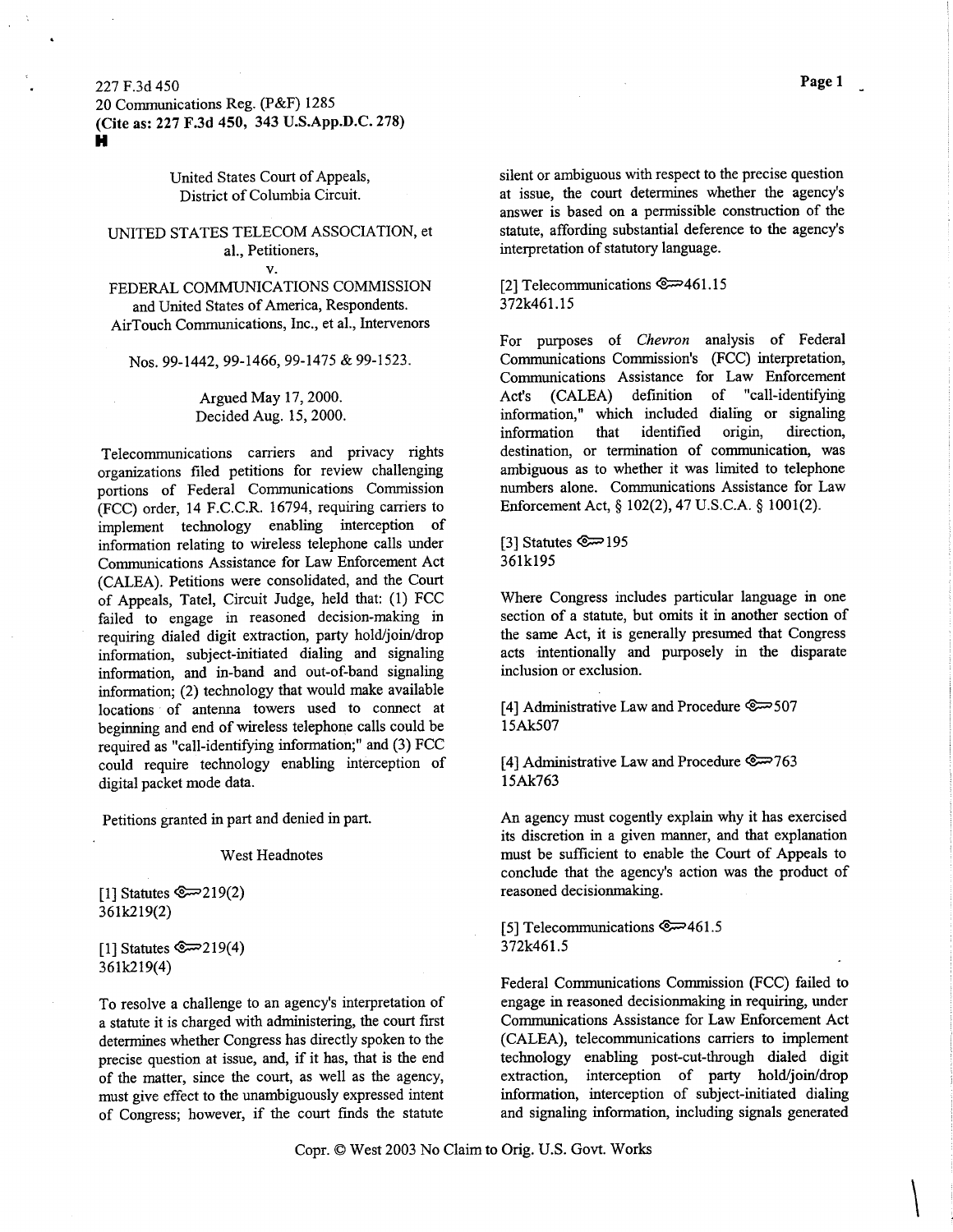#### (Cite as: 227 F.3d 450, 343 U.S.App.D.C. 278)

by activating features such as call forwarding and call waiting, and interception of in-band and out-of- band signaling information; FCC simply concluded that required information was covered by CALEA's definition of "call-identifying information" without explaining how required information related to origin, direction, destination, or termination of calls, and FCC modified standards, which had been set by telecommunications industry association pursuant to CALEA, without identifying their deficiencies. Communications Assistance for Law Enforcement Act, \$\$ 102(2), 103(a)(2), 107(b),47 U.S.C.A. \$\$ 1001(2),  $1002(a)(2)$ ,  $1006(b)$ .

[6] Telecommunications @:=46 1 .5 372k461.5

Federal Communications Commission (FCC) acted arbitrarily and capriciously in requiring, under Communications Assistance for Law Enforcement Act (CALEA), that telecommunications carries implement call-identification technologies in addition to those established by telecommunications indusfy association (TIA) under CALEA, since FCC failed to ensure that CALEA's requirements were met by cost-effective methods and failed to ensure that cost of compliance on residential ratepayers was minimized; FCC adopted estimate predicting that TIA standards would cost \$916 million and additional requirements would add \$414 million, and then concluded without explanation that additional cost was not so exorbitant as to reguire exclusion, FCC made no attempt to determine cost of obtaining additional information through alternative methods, and FCC never explained impact on residential rates. Communications Assistance for Law Enforcement Act, §§ 103, 107(b)(1, 3), 47 U.S.C.A. §§  $1002, 1006(b)(1, 3).$ 

[7] Administrative Law and Procedu¡e @763 15Ak763

Agency action must be based on a consideration of the relevant factors and must rest on reasoned decisionmaking in which the agency must examine the relevant data and arficulate a satisfactory explanation for its action, including a rational connection between the facts found and the choice made.

[8] Telecommunications  $\mathcal{Q} \rightarrow 461.5$ 372k461.5

Federal Communications Commission (FCC) failed to adequately consider privacy and security of communications not authorized to be intercepted when it required, under Communications Assistance for Law Enforcement Act (CALEA), telecommunications carriers to implement post-cut-through dialed digit extraction technology capable of monitoring all digits dialed after calls were cormected; although some postcut-through digits were telephone numbers, others would convey call content, such as financial account numbers, passwords, and pager messages, and FCC rejected methods of allowing law enforcement agencies (LEAs) with only pen register orders to obtain phone numbers, but not call content, on ground that those methods would be costly and time consuming to LEAs. Communications Assistance for Law Enforcement Act,  $$ 107(b)(1, 2), 47 U.S.C.A.$   $$ 1006(b)(1, 2).$ 

[9] Telecommunications æ46 1 .5 372k461.5

Federal Communications Commission (FCC) could require, pursuant to Communications Assistance for Law Enforcement Act's (CALEA's) definition of callidentifying information, telecommunications carriers to implement technology that would make available to law enforcement agencies (LEAs) locations of antenna towers that mobile phones used to connect at beginning and end of calls; call-identifying information included "signalling" information, mobile phones would send signal to nearest cell site at start and end of each call, location information LEAs would routinely obtain from telephone nwnbers in wireline environment was comparable to antenna tower location information in wireless environment, and LEAs would require something more than pen register order to obtain antenna location information. Communications Assistance for Law Enforcement Act,  $\S\S$  102(2),  $103(a)(2)$ , 47 U.S.C.A. §§ 1001(2), 1002(a)(2).

<sup>I</sup>I 0] Telecommunications @461.5 372k461.5

Requirement under Communications Assistance for Law Enforcement Act (CALEA) that telecommunications carriers implement technologies that would enable law enforcement agencies (LEAs) to intercept digital packet mode data was proper, even though packet mode data would contain call content in addition to call- identifying packet header; since requirement was included in standards developed by telecommunications industry association (TlA), it was unaffected by any deficiencies in Federal Communications Commission's (FCC's) cost accounting, FCC recognized privacy concerns arising from requirement and asked TIA to study ways of separating header information from call content, and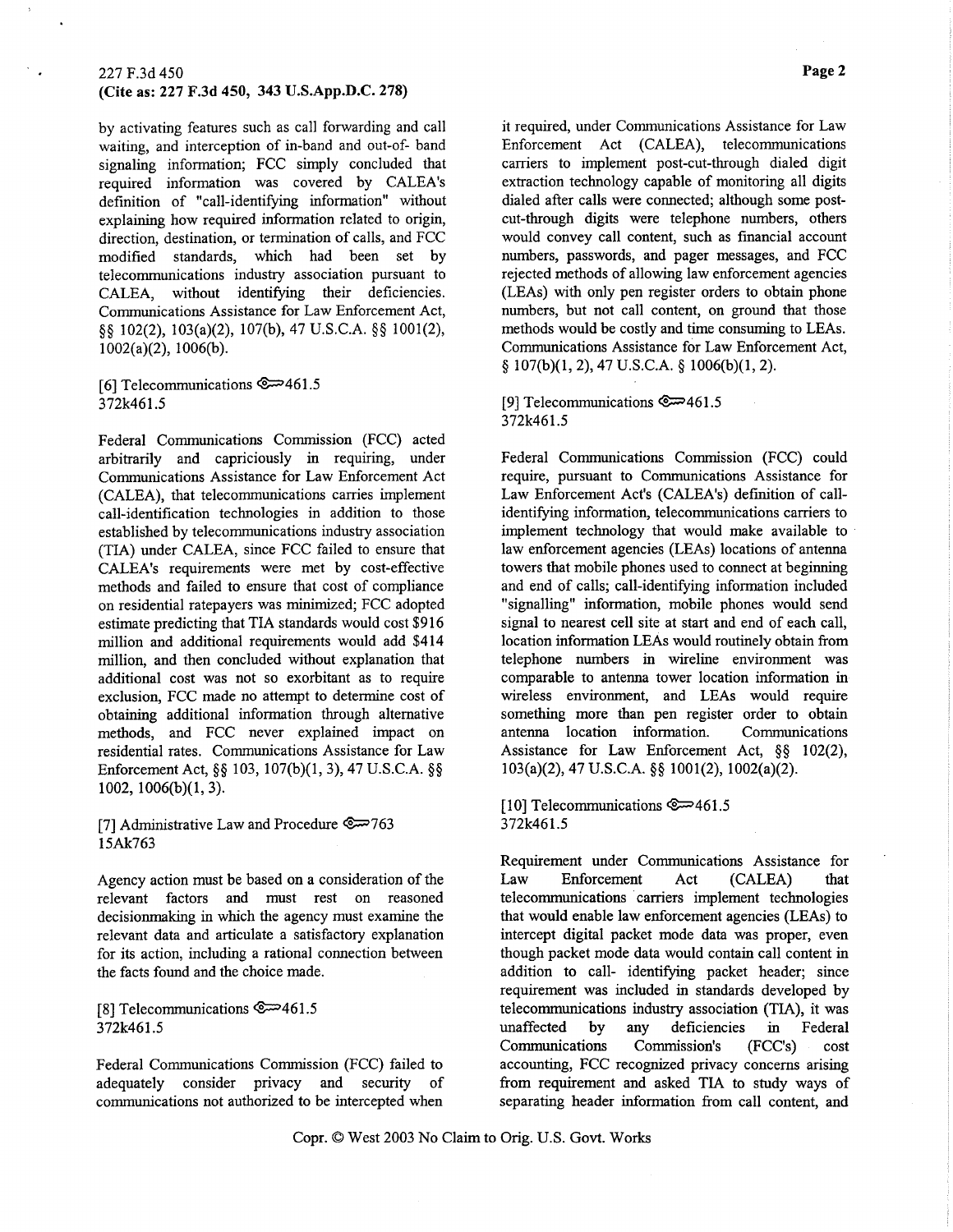LEAs would be required to obtain proper authorization before intercepting packet data from which call content had not been stripped. Communications Assistance for Law Enforcement Act, \$\$ 102(2), 103(a)(2), 107, 47 U.S.C.A. \$\$ 1001(2), 1002(a)(2), 1006.

\*452 \*\* 280 On Petitions for Review of an Order of the Federal Communications Commission.

Theodore B. Olson argued the cause for petitioners United States Telecom Association, et al. With him on the briefs were Eugene Scalia, John H. Harwood, II, Lynn R. Charytan, Michael Altschul, Jerry Berman, James X. Dempsey, Lawrence E. Sarjeant, Linda L. Kent, John W. Hunter and Julie E. Rones.

\*453 \*\*281 Gerard J. Waldron argued the cause for petitioners Electronic Privacy Information Center, et al. With him on the briefs were Kurt A. Wimmer, Carlos Perez-Albuerne, Lawrence M. Friedman, Kathleen A. Burdette, David L. Sobel and Marc Rotenberg.

Stewart A. Baker, Thomas M. Barba, Matthew L. Stennes, Mary McDermott, Brent H. Weingardt, Todd B. Lantor, Robert A. Long Jr., Kevin C. Newsom, Robert B. McKenna and Dan L. Poole were on the brief for intervenor Sprint Spectrum, et al.

Philip L. Malet, William D. Wallace and William F. Adler were on the brief for intervenors Globalstar, et al.

John E. Ingle, Deputy Associate General Counsel, Federal Communications Commission, argued the cause for respondent Federal Communications Commission. With him on the brief were Christopher J. Wright, General Counsel, Laurence N. Bourne and Lisa S. Gelb, Counsel.

James M. Carr, Counsel, entered an appearance.

Scott R. McIntosh, Attorney, U.S. Department of Justice, argued the cause for respondent United States of America. With him on the brief were David W. Ogden, Acting Assistant Attorney General, and Douglas N. Letter, Attorney.

Before: GINSBURG, RANDOLPH and TATEL, Circuit Judges.

Opinion for the Court filed by Circuit Judge TATEL.

TATEL, Circuit Judge:

The Communications Assistance for Law Enforcement

Act of 1994 requires telecommunications carriers to ensure that their systems are technically capable of enabling law enforcement agencies operating with proper legal authority to intercept individual telephone calls and to obtain certain "call- identifying information." In this proceeding, telecommunications industy associations and privacy rights organizations challenge those portions of the FCC's implementing Order that require carriers to make available to law enforcement agencies the location of anterma towers used in wireless telephone calls, signaling information from custom calling features (such as call forwarding and call waiting), telephone numbers dialed after calls are connected, and data pertaining to digital "packetmode" communications. According to petitioners, the<br>Commission exceeded its statutory authority exceeded its statutory authority, impermissibly expanded the types of call-identifying information that carriers must make accessible to law enforcement agencies, and violated the statute's requirements that it protect communication privacy and minimize the cost of implementing the Order. With respect to the custom calling features and dialed digits, we agree, vacate the relevant portions of the Order, and remand for further proceedings. We deny the pefitions for review with respect to antenna tower location information and packet-mode data.

I

The legal standard that law enforcement agencies ("LEAs") must satisfy to obtain authorization for electronic surveillance of telecommunications depends on whether they seek to intercept telephone conversations or to secure a list of the telephone numbers of incoming and outgoing calls on a surveillance subject's line. In order to intercept surveillance subject's line. telephone conversations, law enforcement agencies must obtain a warrant pursuant to Title III of the Omnibus Crime Control and Safe Streets Act of 1968. Before issuing a Title III wiretap warrant, a judge musr find that:  $(1)$  "normal investigative procedures have been tried and have failed or reasonably appear to be unlikely to succeed if tried or to be too dangerous"; and (2) there is probable cause for believing "that an individual is committing, has committed, or is about to commit" one of a list of specifìcally enumerated crimes, that the wiretap will intercept particular communications about. the enumerated offense, and that the communicafions facilities to be tapped are either \*454 \*\*282 being used in the commission of the crime or are commonly used by the suspect. 18 U.S.C. \$ 2518(3). The Electronic Communications privacy Act of 1986 ("ECPA"), id. § 3121 et seq., establishes Iess demanding standards for capturing telephone

Copr. © West 2003 No Claim to Orig. U.S. Govt. Works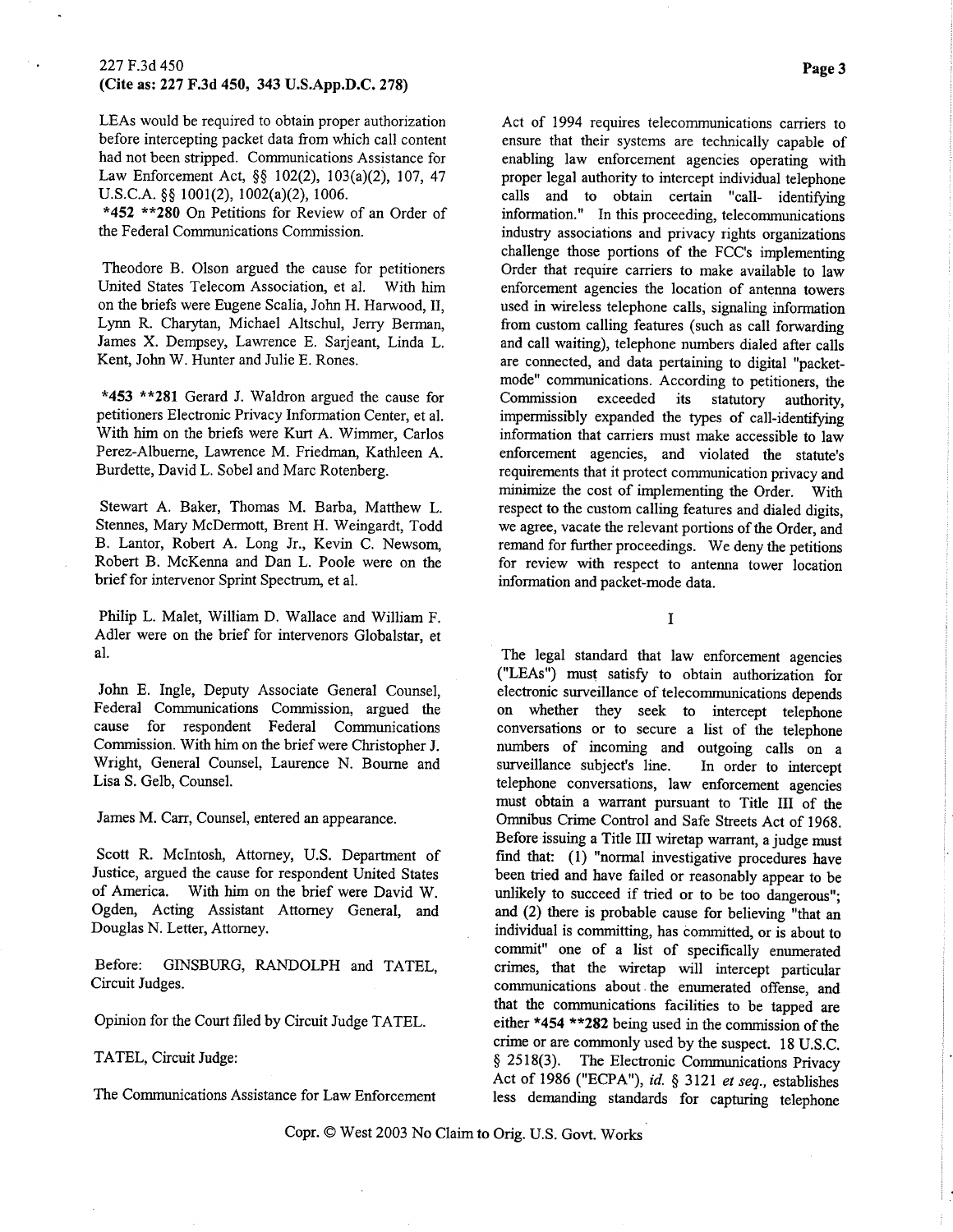# (Cite as: 227 F.3d 450, \*453, 343 U.S.App.D.C.278,\*\*282 )

numbers through the use of pen registers and trap and trace devices. Pen registers record telephone numbers of outgoing calls, see id.  $\S$  3127(3); trap and trace devices record telephone numbers from which incoming calls originate, much like common caller-ID systems, see id.  $\S$  3127(4). Although telephone numbers are not protected by the Fourth Amendment, see Smith v. Maryland, 442 U.S. 735, 742-45, 99 S.Ct. 2517, 6l L.Ed.2d 220 (1979), ECPA requires law enforcement agencies to obtain court orders to install and use these devices. Rather than the strict probable cause showing necessary for wiretaps, pen register orders require only certification from a law enforcement officer that "the information likely to be obtained is relevant to an ongoing criminal investigation." 18 U.S.C.  $\S$  3122(b)(2).

Wiretaps, pen registers and trap and trace devices worked well as long as calls were placed using what has come to be known as POTS, or "plain old telephone service." With the development and With the development and proliferation of new telecommunications technologies, however, electronic surveillance has become increasingly difficult. In congressional hearings, the FBI identified 183 "specific instances in which law enforcement agencies were precluded due to technological impediments from fully implementing authorized electronic surveillance (wiretaps, pen registers and trap and traces)." H.R. REP. NO.103-827, pt. l, at 14-15 (1994). These impediments stemmed mainly from the limited capacity of cellular systems to accommodate large numbers of simultaneous intercepts as well as from the growing use of custom calling features such as call forwarding, call waiting, and speed dialing. See id. at 14.

Finding that "new and emerging telecommunications technologies pose problems for law enforcement," id, Congress enacted the Communications Assistance for Law Enforcement Act of 1994 "to preserve the government's ability, pusuant to court order or other lawful authorization, to intercept communications involving advanced technologies such as digital or wireless transmission modes, or features and services such as call forwarding, speed dialing and conference calling, while protecting the privacy of communications and without impeding the introduction of new technologies, features, and services," id. at 9. Known as CALEA, the Act requires telecommunications carriers and equipment manufacturers to build into their networks technical capabilities to assist law enforcement with authorized interception of communications and "call- identifying information." See 47 U.S.C. \$ 1002. The Act defines

"call- identifying information" as "dialing or signaling information that identifies the origin, direction, destination, or termination of each communication generated or received by a subscriber by means of any equipment, facility, or service of a telecommunications carrier."  $Id. § 1001(2)$ . CALEA requires each carrier to

ensure that its equipment, facilities, or services ... are capable of

(1) expeditiously isolating and enabling the governnent, pursuant to a court order or other lawful authorization, to intercept, to the exclusion of any other communications, all wire and electronic communications carried by the carrier within a service area to or fiom equipment, facilities, or services of a subscriber of such carrier concurrently with their transmission to or from the subscriber's equipment, facility, or service, or at such later time as may be acceptable to the government; [and]

(2) expeditiously isolating and enabling the government, pursuant to a court order or other lawful authorization, to access call-identifying information that is reasonably available to the carrier....

\*455 \*\*283 *Id.* § 1002(a)(1)-(2). Carriers must also " facilitat[e] authorized communications interceptions and access to call- identifying information ... in a manner that protects ... the privacy and security of communications and call-identifying information not authorized to be intercepted." Id.  $\S$  1002(a)(4)(A). Because Congress intended CALEA to "preserve the status quo," the Act does not alter the existing legal framework for obtaining wiretap and pen register authorization, "provid[ing] law enforcement no more and no less access to information than it had in the past." H.R. REP. NO. 103-827, pt. 1, at 22. CALEA does not cover "information services" such as e-mail and internet access. 47 U.S.C.  $\S\S$  1001(8)(C)(i),  $1002(b)(2)(A)$ .

To ensure efficient and uniform implementation of the Act's surveillance assistance requirements without stifling technological innovation, CALEA permits the telecommunications industy, in consultation with law enforcement agencies, regulators, and consumers, to develop its own technical standards for meeting the required surveillance capabilities. See id. § 1006. The Act "does not authorize any law enforcement agency or officer" to dictate the specific design of communications equipment, services, or features. Id.  $\S$  1002(b)(1). Although carriers failing to meet Although carriers failing to meet CALEA's requirements may incur civil fines of up to \$10,000 a day, see 18 U.S.C. § 2522(c), the Act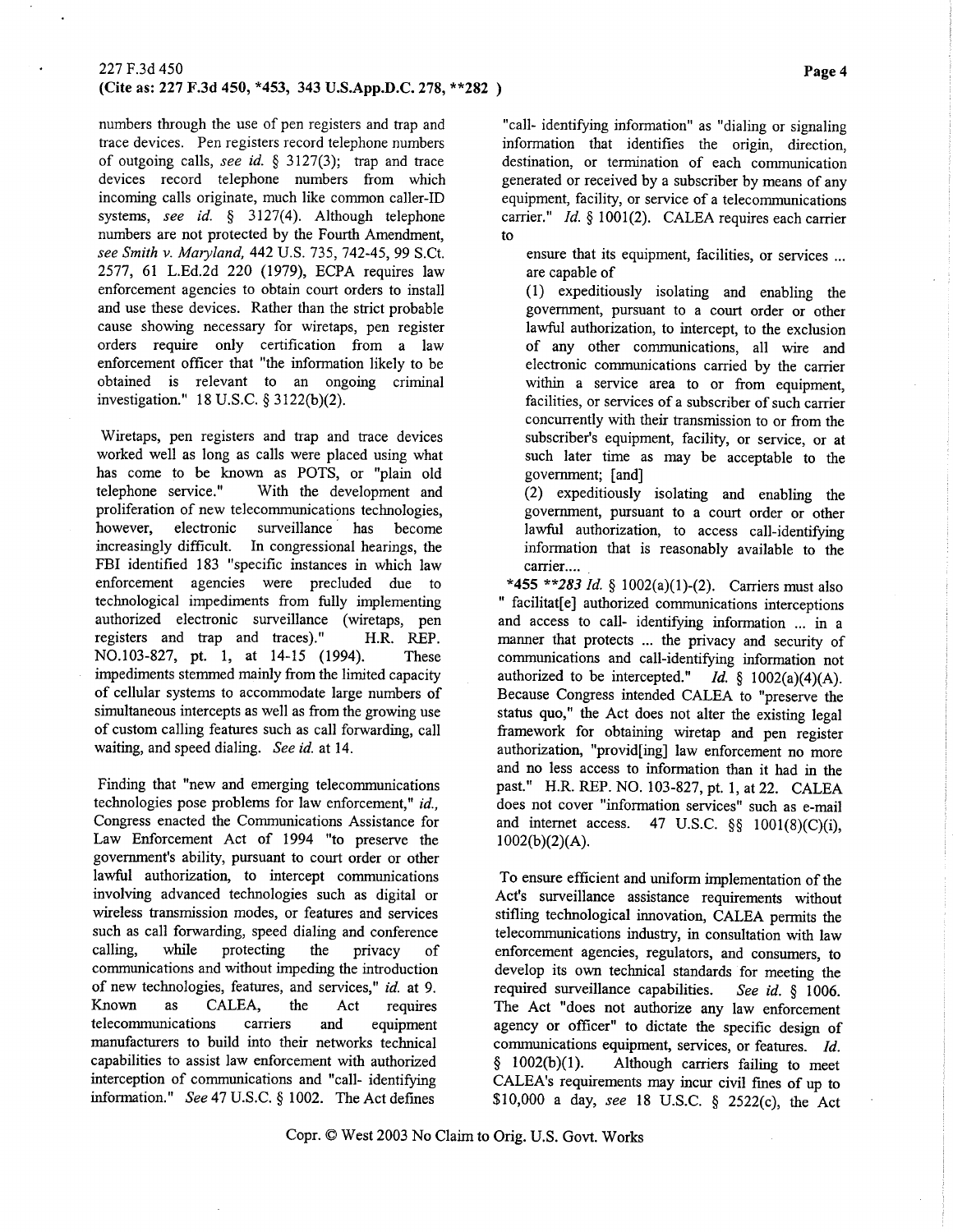#### (Cite as: 227 F.3d 450, \*455, 343 U.S.App.D.C.278, \*\*283)

establishes a safe harbor under which carriers that comply with the accepted industry standards will be deemed in compliance with the statute, see 47 U.S.C. \$ 1006(a)(2). But "if a Government agency or any other person believes that such requirements or standards are deficient, the agency or person may petition the Commission to establish, by rule, technical requirements or standards...."  $Id.$  § 1006(b). Such requirements or standards...." *Id.*  $§ 1006(b)$ . Commission rules must:

(1) meet the assistance capability requirements of section 1002 of [the statute] by cost-effective methods;

(2) protect the privacy and security of communications not authorized to be intercepted;

(3) minimize the cost of such compliance on residential ratepayers;

(4) serve the policy of the United States to encourage the provision of new technologies and services to the public; and

(5) provide a reasonable time and conditions for compliance with and the transition to any new standard, including defining the obligations of telecommunications carriers under section 1002 of [the statute] during any transition period.

Id,

Following two years of proceedings and extensive negotiations with the FBI, the Telecommunications Industry Association ("Th"), an accredited standardsetting body, adopted technical standards pursuant to CALEA's safe harbor, publishing them as Interim Standard/Trial Use Standard J-STD-025. Known as the "J-Standard," this document outlines the technical features, specifications, and protocols for carriers to make subscriber communications and call-identifying information available to law enforcement agencies having appropriate legal authorization.

Challenging the J-Standard as "deficient," id., the Center for Democracy and Technology petitioned the Commission for a rulemaking to remove two provisions it claimed not only violate CALEA's privacy protections but also impermissibly expand government surveillance capabilities beyond those authorized by the statute. One of the challenged J-Standard provisions requires carriers to make available to law enforcement agencies the physical location of the nearest antenna tower through which a cellular telephone communicates at the beginning and end of <sup>a</sup> call. According to the Center, this requirement effectively converts ordinary mobile telephones into personal location-tacking devices, giving law enforcement agencies access to far more information than they \*456 \*\*284 previously had. The Center also

argued that cellular antenna location information is not "call-identifying information," as defined in both the statute and the J-Standard. The other challenged provision relates to what is known as "packet-mode data," which we shall describe in detail later in this opinion. See Section lIl infra. At this point, suffice it to say that, according to the Center, the J-Standard's inclusion of packet-mode data enables law enforcement agencies to obtain call content with no more than a pen register order.

Both the Justice Department and the FBI also petitioned the Commission to modify the J-Standard, arguing that it does not include all of CALEA's<br>required assistance capabilities. The Department required assistance capabilities. provided a list, known as the "FBI punch list," of nine additional surveillance capabilities that law enforcement wanted the Commission to add. The punch list included telephone numbers of calls completed using calling cards as well as signaling information related to custom calling features such as call waiting and conference calling.

After soliciting public comment on the petitions, see Public Notice, 13 F.C.C.R. 13786 (1998); Further Notice of Proposed Rulemaking 13 F.C.C.R. 22632 (1998), the Commission resolved the challenges to the J-Standard in its Third Report & Order, see In the Matter of Communications Assistance for Law Enforcement Act, 14 F.C.C.R. 16794 (1999) ("Third Report & Order"). The Commission denied the Center's petition to delete cellular antenna location information and packet-mode data. The location of cellular antenna towers used at the beginning and end of wireless calls, the Commission ruled, falls within CALEA's definition of call-identifying information because it "identifies the 'origin' or 'destination' of <sup>a</sup> communication." *Id.* at 16815  $\P$  44. With respect to packet-mode data, the Commission recognized the uncertainty regarding the technical feasibility of separating call content (requiring a Title III wiretap warrant) from call-identifying information (requiring only a pen register order). See id. at  $16819-20$  II 55-56. Although inviting further study of the matter, the Commission declined to remove packet-mode data from the J-Standard, explaining that CALEA makes no distinction between packet-mode and other communications technologies. See id.

The Commission granted the Justice Department/FBI petition in part, adding four of the nine punch list capabilities to the J-Standard, adding two more in part (neither is challenged here), and declining to add three others (also unchallenged). See id. at  $16852 \text{ } \text{\textsterling} 138$ .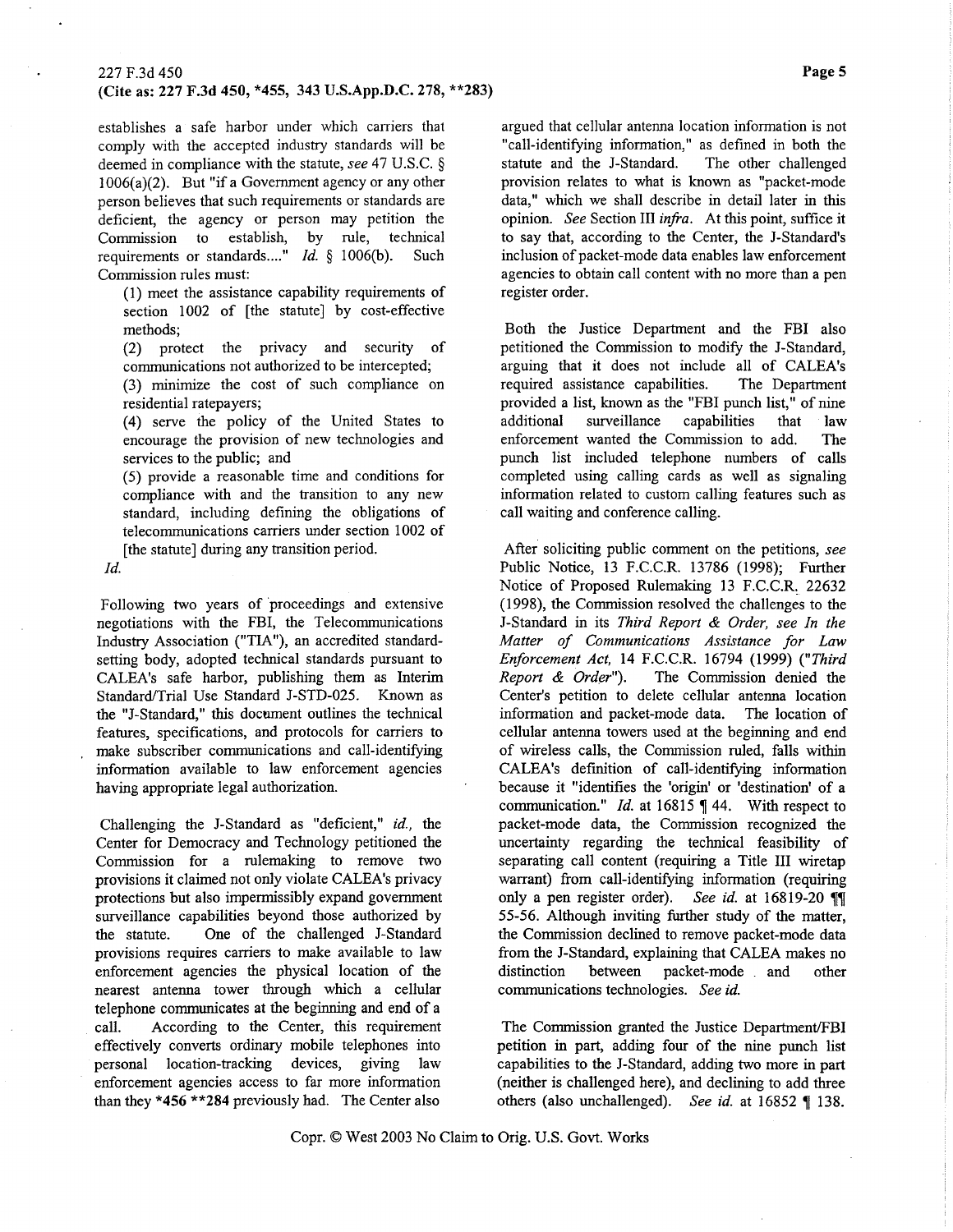The four added in full are:

(1) "Post-cut{hrough dialed digit extraction": This requires carriers to use tone-detection equipment to generate a list of all digits dialed after a call has been connected. Such digits include not only the telephone numbers dialed after connecting to <sup>a</sup> dial-up long-distance carrier (e.g., 1-800-CALL-ATT), but also, for example, credit card or bank account numbers dialed in order to check balances or transact business using automated telephone services, see id. at 16842-46 ff 112-23;

(2) "Parry hold/join/drop information": This includes telephone numbers of all parties to <sup>a</sup> conference call as well as signals indicating when parties are joined to the call, put on hold, or disconnected, see id. at 16825-28 ff 68-75;

(3) "Subject-initiated dialing and signaling information": This includes signals generated by activating features such as call forwarding and call waiting, see id. at 16828-30 for 76-82; and

(4) "In-band and out-of-band signaling": This includes information about signals sent from the carrier's network to a subject's telephone, such as message-waiting indicators, special dial tones, and busy signals, see id. at 16830-33 ll 83-89.

Two industry associations--the United States Telecom Association and the Cellular \*457 \*\*285 Telecommunications Indusfy Association--joined by the Center for Democracy and Technology, filed <sup>a</sup> petition for review in this court, as did the Electronic Frontier Foundation, Electronic Privacy Information Center, and American Civil Liberties Union. All petitions were consolidated. The Telecommunications Industry Association, the standard- setting organization that developed and issued the J-Standard, joined by another trade group, the Personal Communications Industry Association, and fwo telecommunications carriers, Sprint PCS and U S West, intervened to challenge the Third Report & Order, focusing on dialed digit extraction, the most costly of the added punch list items. The FCC and the Justice Department filed separate brieß defending the Commission's action.

The consolidated petitions for review challenge six capabilities: antenna tower location information and packet-mode data, both of which were included in the J-Standard; and dialed digit extraction, party hold/join/ drop, subject-initiated dialing and signaling, and inband and out-of-band signaling, the four punch list capabilities added in full. With respect to these challenged capabilifies, petitioners contend that the Commission: (1) exceeded its authority under CALEA

because at least some of the information required to be made available to law enforcement is neither call content nor "call- identifying information that is reasonably available to the carrier," 47 U.S.C.  $\S$  1002(a)(2); (2) failed adequately to "protect the  $(2)$  failed adequately to "protect the privacy and security of communications not authorized to be intercepted," as required by the statute, id.  $\S$  $1006(b)(2)$ ; and (3) failed both to ensure that the capability requirements are implemented "by costeffective methods," id.  $\S$  1006(b)(1), and to "minimize the cost of such compliance on residential ratepayers," id.  $\S$  1006(b)(3). In Section II, we take up the four challenged punch list capabilities and anterma tower location information. We consider packet-mode communications in Section III.

II

Whether CALEA requires carriers to make available antenna tower location information and the four punch list capabilities tums on what the Act means by "callidentifying information." To repeat, section 102(2) of CALEA defines "call-identifying information" as "dialing or sigaaling information that identifies the origin, direction, destination, or termination of each communication generated or received by a subscriber by means of any equipment, facility, or service of a telecommunications carrier."  $Id. \S$  1001(2). The Commission interprets this definition to require adoption of all challenged capabilities, each of which, it claims, makes available information identifying the "origin, direction, destination, or termination" of calls. Petitioners argue that the definition limits "callidentifying information" to telephone numbers. Because location information and the four punch list items require carriers to make available more than telephone numbers, petitioners contend that these capabilities exceed CALEA's requirements. They argue that there is no statutory basis for location information to have been included in the J- Standard or for the Commission to have mandated the punch list capabilities.

[1] To resolve this challenge to the Commission's interpretation of a statute it is charged with administering, we proceed according to Chevron U.S.A. Inc. v. Natural Resources Defense Council, Inc., 467 U.S. 837, 104 S.Ct. 2778, 8l L.Ed.2d, 694 (1984). We ask first "whether Congress has directly spoken to the precise question at issue." Id. at 842, 104 S.Ct.2778. If it has, "that is the end of the matter; for the court, as well as the agency, must give effect to the unambiguously expressed intent of Congress." Id. at 842-43, 104 S.Ct. 2778. If we find the statute silent